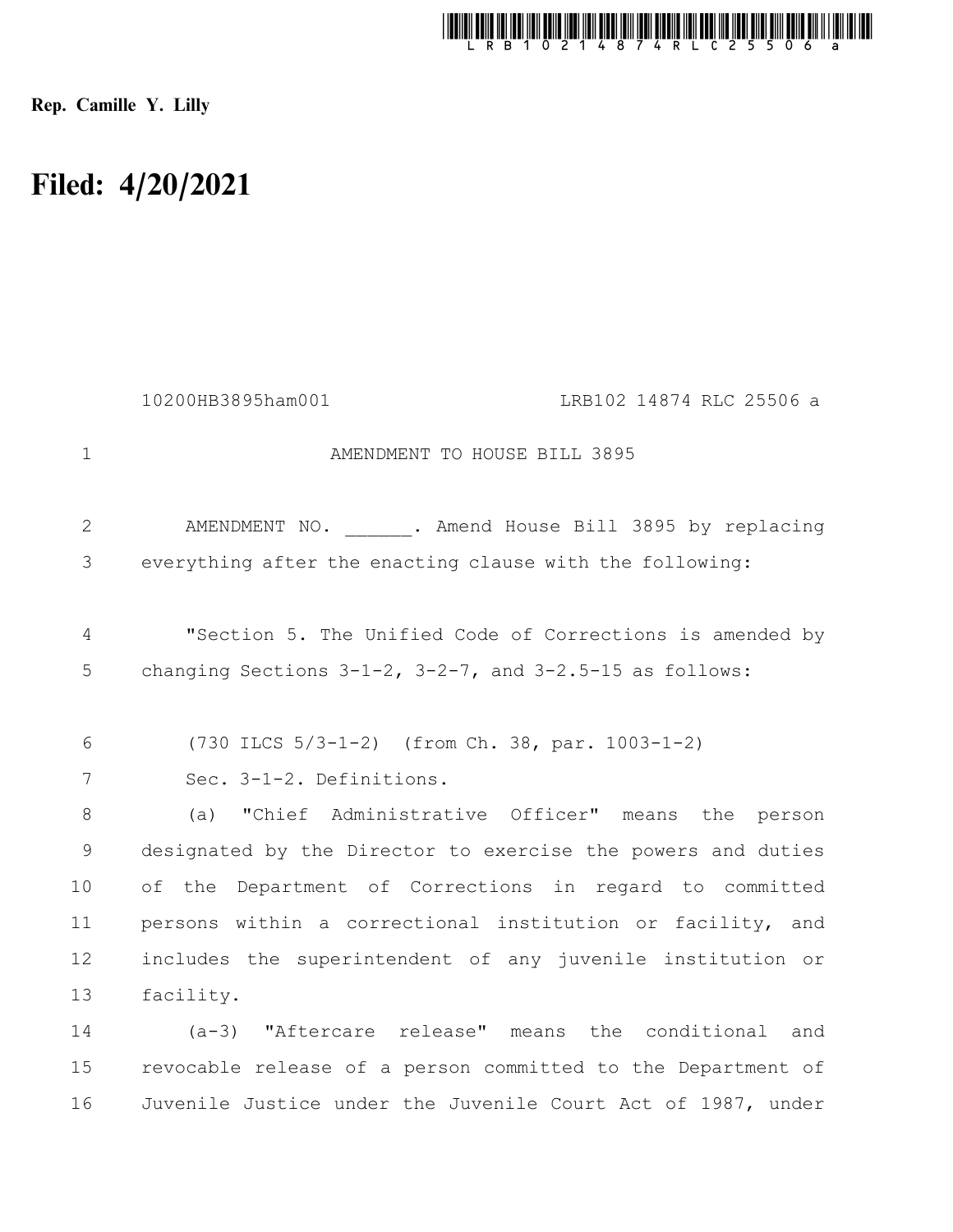the supervision of the Department of Juvenile Justice. 1

(a-5) "Sex offense" for the purposes of paragraph (16) of subsection (a) of Section  $3-3-7$ , paragraph (10) of subsection (a) of Section 5-6-3, and paragraph (18) of subsection (c) of Section 5-6-3.1 only means: 2 3 4 5

(i) A violation of any of the following Sections of the Criminal Code of 1961 or the Criminal Code of 2012: 10-7 (aiding or abetting child abduction under Section 10-5(b)(10)), 10-5(b)(10) (child luring), 11-6 (indecent solicitation of a child), 11-6.5 (indecent solicitation of an adult), 11-14.4 (promoting juvenile prostitution), 11-15.1 (soliciting for a juvenile prostitute), 11-17.1 (keeping a place of juvenile prostitution), 11-18.1 (patronizing a juvenile prostitute), 11-19.1 (juvenile pimping), 11-19.2 (exploitation of a child), 11-20.1 (child pornography), 11-20.1B or 11-20.3 (aggravated child pornography), 11-1.40 or 12-14.1 (predatory criminal sexual assault of a child), or 12-33 (ritualized abuse of a child). An attempt to commit any of these offenses. 6 7 8 9 10 11 12 13 14 15 16 17 18 19

(ii) A violation of any of the following Sections of the Criminal Code of 1961 or the Criminal Code of 2012: 11-1.20 or 12-13 (criminal sexual assault), 11-1.30 or 12-14 (aggravated criminal sexual assault), 11-1.60 or 12-16 (aggravated criminal sexual abuse), and subsection (a) of Section 11-1.50 or subsection (a) of Section 12-15 (criminal sexual abuse). An attempt to commit any of these 20 21 22 23 24 25 26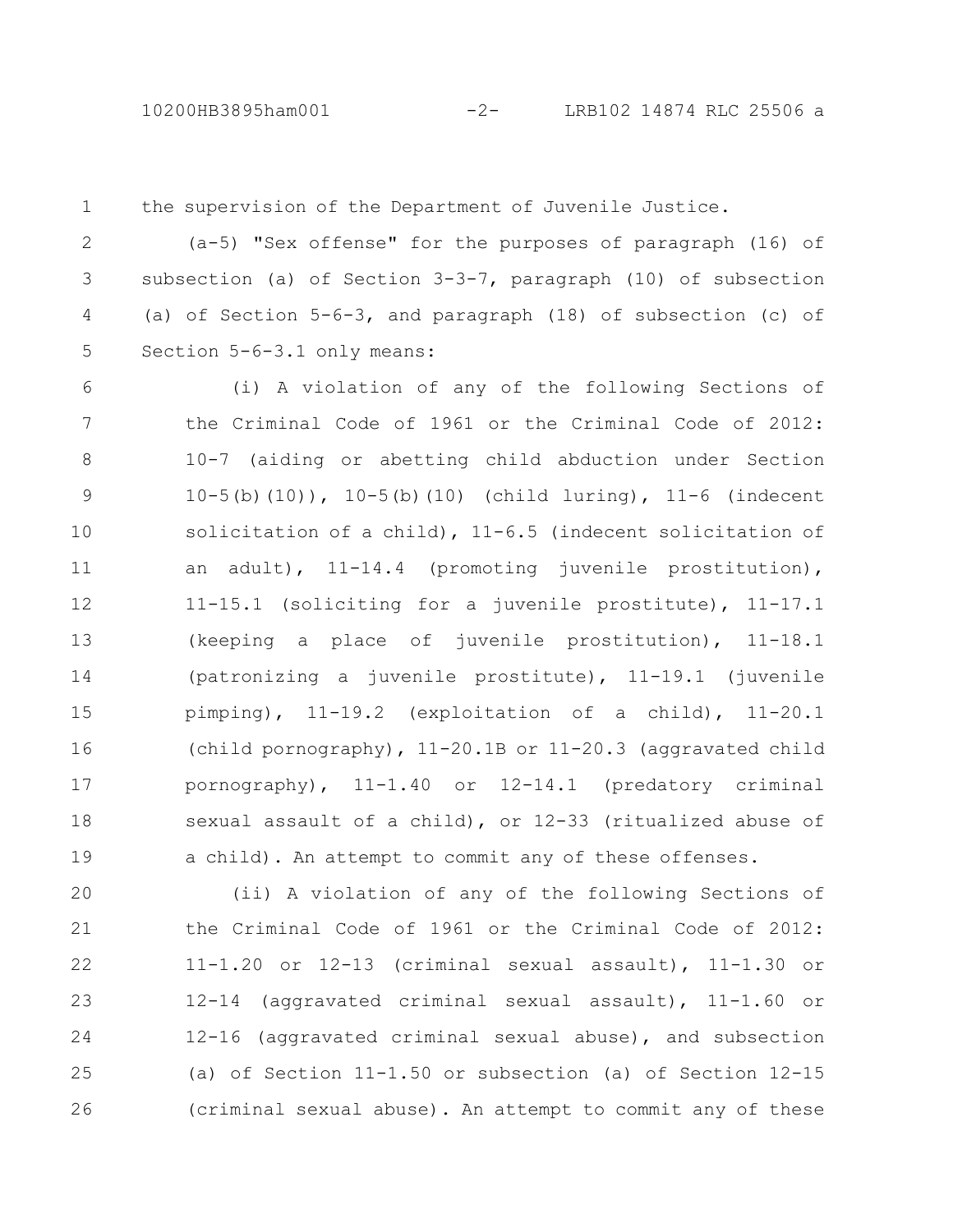offenses. 1

5

8

9

(iii) A violation of any of the following Sections of the Criminal Code of 1961 or the Criminal Code of 2012 when the defendant is not a parent of the victim: 2 3 4

- 10-1 (kidnapping),
- 10-2 (aggravated kidnapping), 6
- 10-3 (unlawful restraint), 7

10-3.1 (aggravated unlawful restraint).

An attempt to commit any of these offenses.

(iv) A violation of any former law of this State substantially equivalent to any offense listed in this subsection (a-5). 10 11 12

An offense violating federal law or the law of another state that is substantially equivalent to any offense listed in this subsection (a-5) shall constitute a sex offense for the purpose of this subsection (a-5). A finding or adjudication as a sexually dangerous person under any federal law or law of another state that is substantially equivalent to the Sexually Dangerous Persons Act shall constitute an adjudication for a sex offense for the purposes of this subsection (a-5). 13 14 15 16 17 18 19 20 21

(b) "Commitment" means a judicially determined placement in the custody of the Department of Corrections on the basis of delinquency or conviction. 22 23 24

(c) "Committed person" is a person committed to the Department, however a committed person shall not be considered 25 26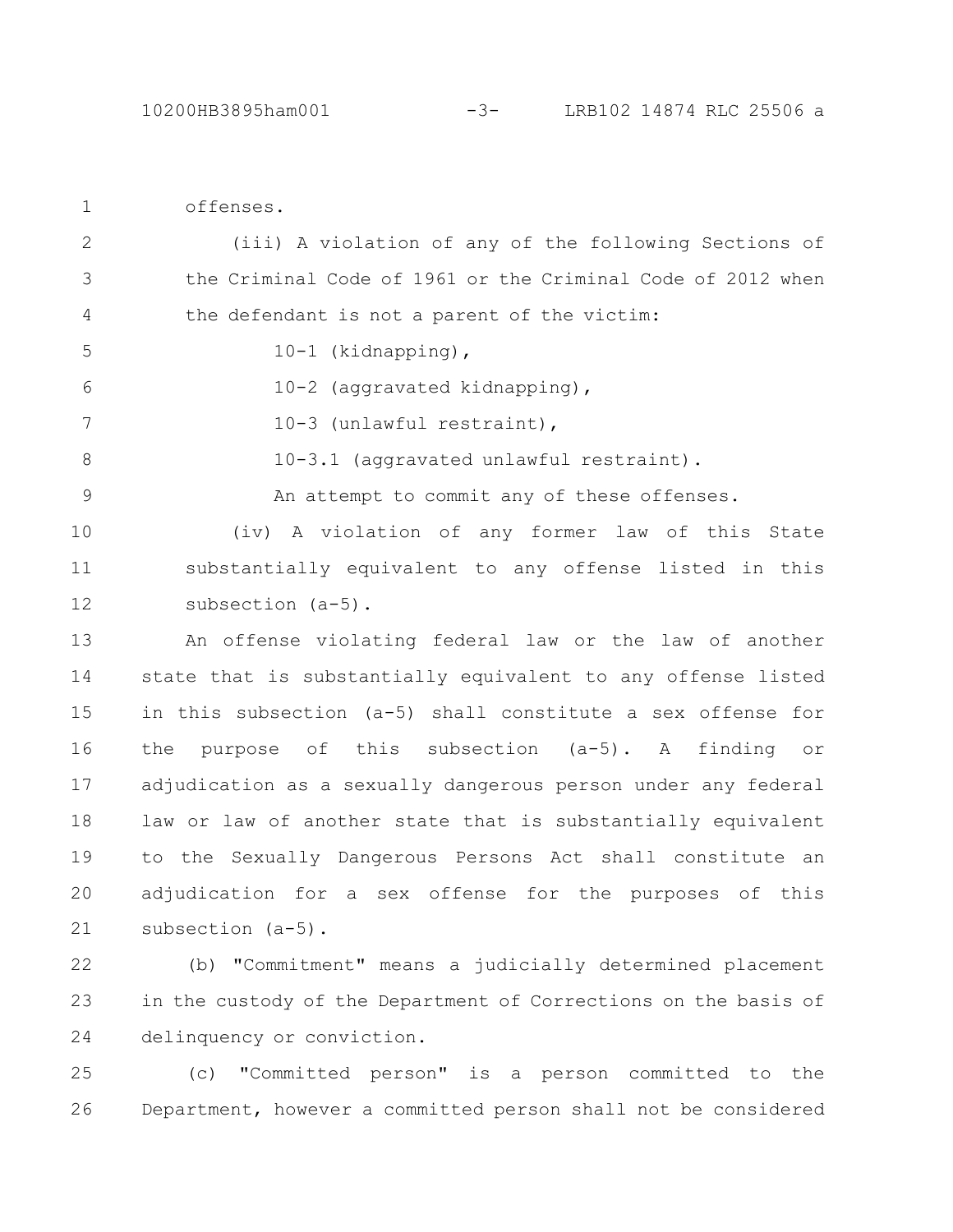10200HB3895ham001 -4- LRB102 14874 RLC 25506 a

to be an employee of the Department of Corrections for any purpose, including eligibility for a pension, benefits, or any other compensation or rights or privileges which may be provided to employees of the Department. 1 2 3 4

(c-5) "Computer scrub software" means any third-party added software, designed to delete information from the computer unit, the hard drive, or other software, which would eliminate and prevent discovery of browser activity, including, but not limited to, Internet history, address bar or bars, cache or caches, and/or cookies, and which would over-write files in a way so as to make previous computer activity, including, but not limited to, website access, more difficult to discover. 5 6 7 8 9 10 11 12 13

(c-10) "Content-controlled tablet" means any device that can only access visitation applications or content relating to educational or personal development. 14 15 16

(d) "Correctional institution or facility" means any building or part of a building where committed persons are kept in a secured manner. 17 18 19

(d-5) "Correctional officer" means: an employee of the Department of Corrections who has custody and control over committed persons in an adult correctional facility; or, for an employee of the Department of Juvenile Justice, direct care staff of persons committed to a juvenile facility. 20 21 22 23 24

(e) "Department" means both the Department of Corrections and the Department of Juvenile Justice of this State, unless 25 26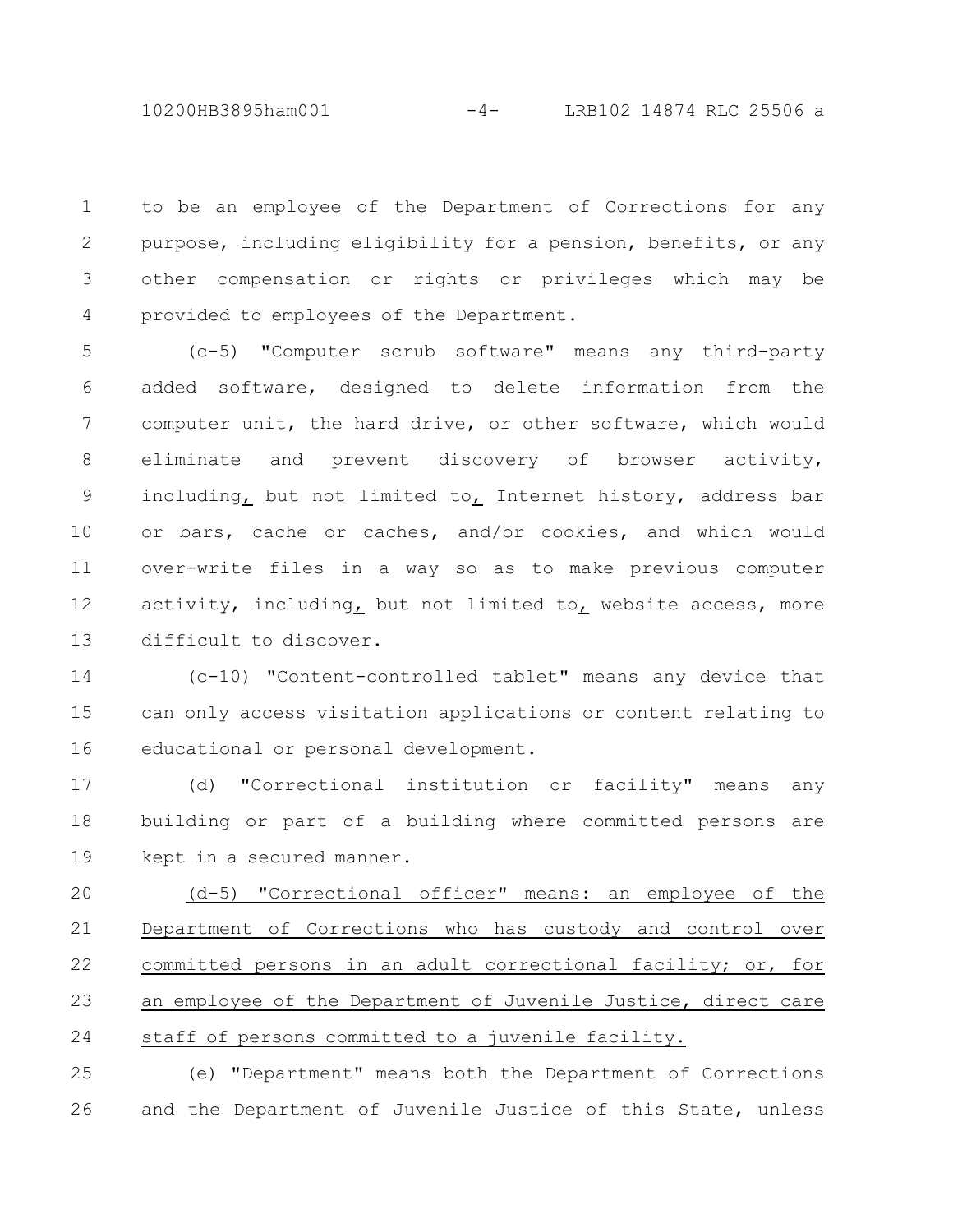10200HB3895ham001 -5- LRB102 14874 RLC 25506 a

the context is specific to either the Department of Corrections or the Department of Juvenile Justice. 1 2

(f) "Director" means both the Director of Corrections and the Director of Juvenile Justice, unless the context is specific to either the Director of Corrections or the Director of Juvenile Justice. 3 4 5 6

 $(f-5)$  (Blank). 7

(g) "Discharge" means the final termination of a commitment to the Department of Corrections. 8 9

(h) "Discipline" means the rules and regulations for the maintenance of order and the protection of persons and property within the institutions and facilities of the Department and their enforcement. 10 11 12 13

(i) "Escape" means the intentional and unauthorized absence of a committed person from the custody of the Department. 14 15 16

(j) "Furlough" means an authorized leave of absence from the Department of Corrections for a designated purpose and period of time. 17 18 19

(k) "Parole" means the conditional and revocable release of a person committed to the Department of Corrections under the supervision of a parole officer. 20 21 22

(l) "Prisoner Review Board" means the Board established in Section 3-3-1(a), independent of the Department, to review rules and regulations with respect to good time credits, to hear charges brought by the Department against certain 23 24 25 26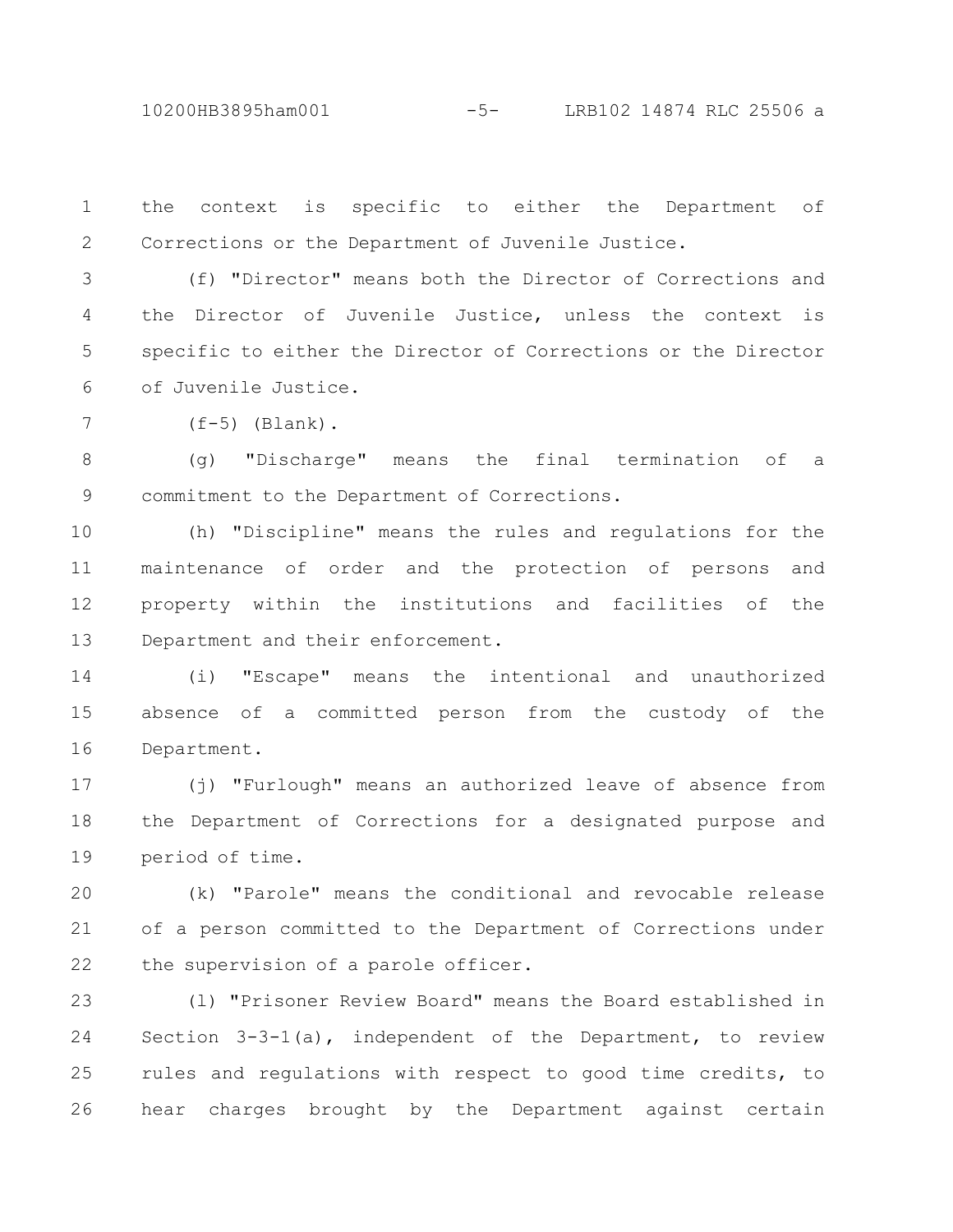10200HB3895ham001 -6- LRB102 14874 RLC 25506 a

prisoners alleged to have violated Department rules with respect to good time credits, to set release dates for certain prisoners sentenced under the law in effect prior to February 1, 1978 (the effective date of Public Act 80-1099) this Amendatory Act of 1977, to hear and decide the time of aftercare release for persons committed to the Department of Juvenile Justice under the Juvenile Court Act of 1987 to hear requests and make recommendations to the Governor with respect to pardon, reprieve or commutation, to set conditions for parole, aftercare release, and mandatory supervised release and determine whether violations of those conditions justify revocation of parole or release, and to assume all other functions previously exercised by the Illinois Parole and Pardon Board. 1 2 3 4 5 6 7 8 9 10 11 12 13 14

(m) Whenever medical treatment, service, counseling, or care is referred to in this Unified Code of Corrections, such term may be construed by the Department or Court, within its discretion, to include treatment, service, or counseling by a Christian Science practitioner or nursing care appropriate therewith whenever request therefor is made by a person subject to the provisions of this Code Act. 15 16 17 18 19 20 21

(n) "Victim" shall have the meaning ascribed to it in subsection (a) of Section 3 of the Bill of Rights of Crime for Victims and Witnesses of Violent Crime Act. 22 23 24

(o) "Wrongfully imprisoned person" means a person who has been discharged from a prison of this State and has received: 25 26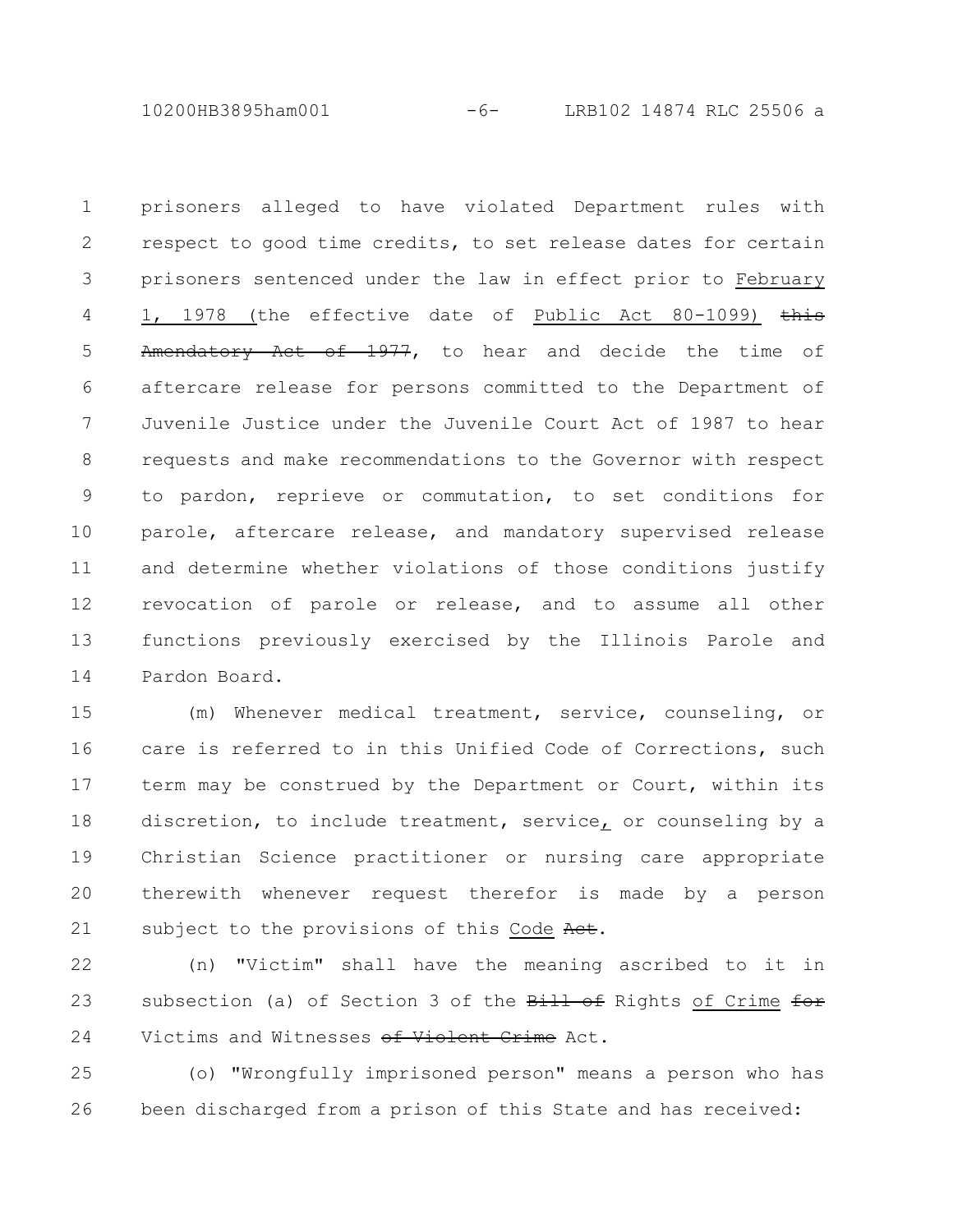10200HB3895ham001 -7- LRB102 14874 RLC 25506 a

(1) a pardon from the Governor stating that such pardon is issued on the ground of innocence of the crime for which he or she was imprisoned; or (2) a certificate of innocence from the Circuit Court as provided in Section 2-702 of the Code of Civil Procedure. (Source: P.A. 100-198, eff. 1-1-18; revised 9-21-20.) (730 ILCS 5/3-2-7) (from Ch. 38, par. 1003-2-7) Sec. 3-2-7. Staff Training and Development. (a) The Department shall train its own personnel and any personnel from local agencies by agreements under Section  $3 - 15 - 2$ . (b) To develop and train its personnel, the Department may make grants in aid for academic study and training in fields related to corrections. The Department shall establish rules for the conditions and amounts of such grants. The Department may employ any person during his program of studies and may require the person to work for it on completion of his program according to the agreement entered into between the person receiving the grant and the Department. (c) The Department shall require applicants for hiring as correctional officers to undergo mental health screenings and tests prior to their employment as correctional officers and upon their employment shall develop rules to monitor their interaction with committed persons and to provide for 1 2 3 4 5 6 7 8 9 10 11 12 13 14 15 16 17 18 19  $20$ 21 22 23 24 25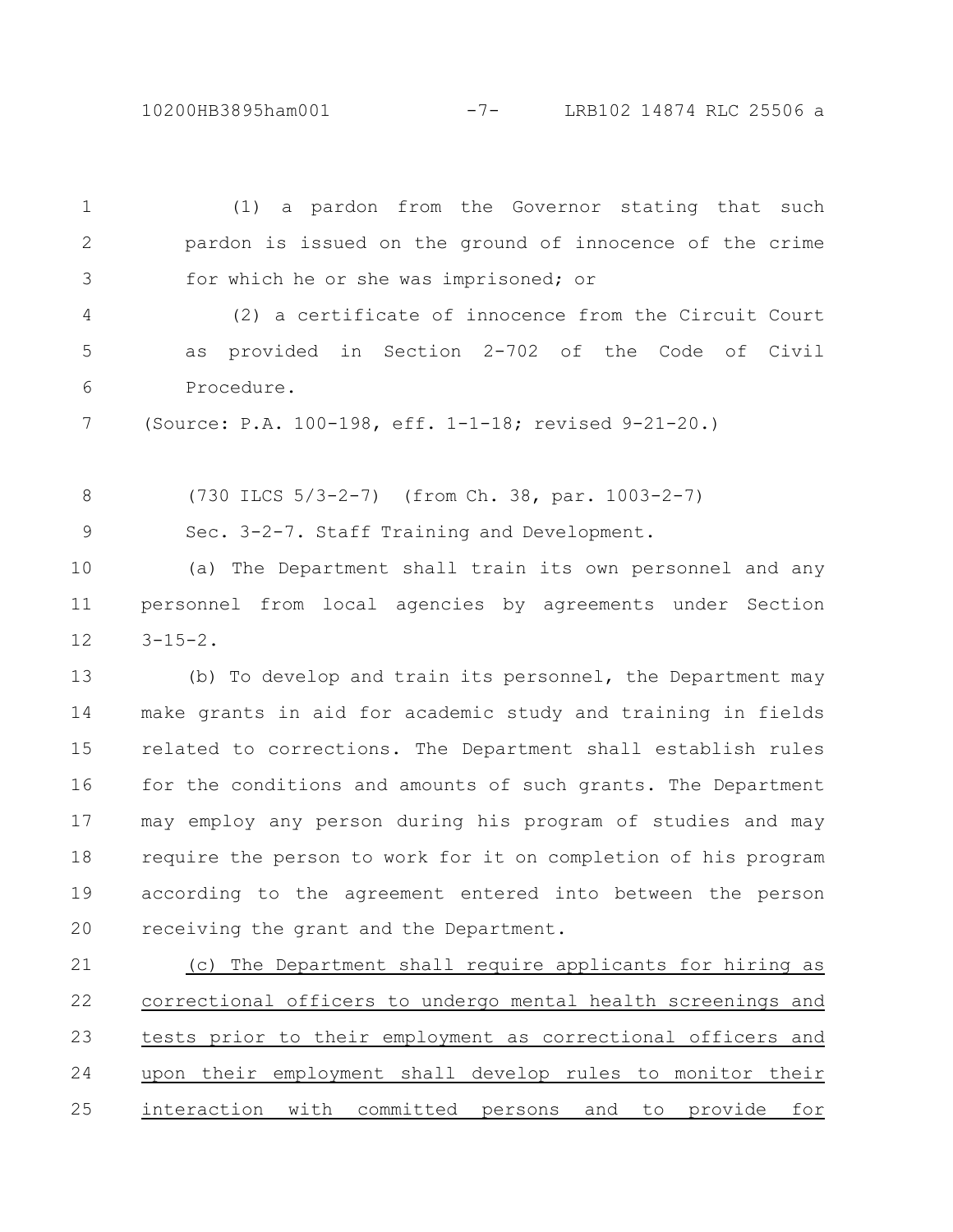| $\mathbf{1}$ | discharge or other assignments for officers who are mentally |
|--------------|--------------------------------------------------------------|
| 2            | unable to interact with committed persons.                   |
| 3            | The Department shall create a staff in crisis<br>(d)         |
| 4            | committee for correctional officers who have mental health   |
| 5            | issues as a result of their employment.                      |
|              | 6 (Source: P.A. 77-2097.)                                    |

(730 ILCS 5/3-2.5-15) 7

Sec. 3-2.5-15. Department of Juvenile Justice; assumption of duties of the Juvenile Division. 8 9

(a) The Department of Juvenile Justice shall assume the rights, powers, duties, and responsibilities of the Juvenile Division of the Department of Corrections. Personnel, books, records, property, and unencumbered appropriations pertaining to the Juvenile Division of the Department of Corrections shall be transferred to the Department of Juvenile Justice on the effective date of this amendatory Act of the 94th General Assembly. Any rights of employees or the State under the Personnel Code or any other contract or plan shall be unaffected by this transfer. 10 11 12 13 14 15 16 17 18 19

(b) Department of Juvenile Justice personnel who are hired by the Department on or after the effective date of this amendatory Act of the 94th General Assembly and who participate or assist in the rehabilitative and vocational training of delinquent youths, supervise the daily activities involving direct and continuing responsibility for the youth's  $20$ 21 22 23 24 25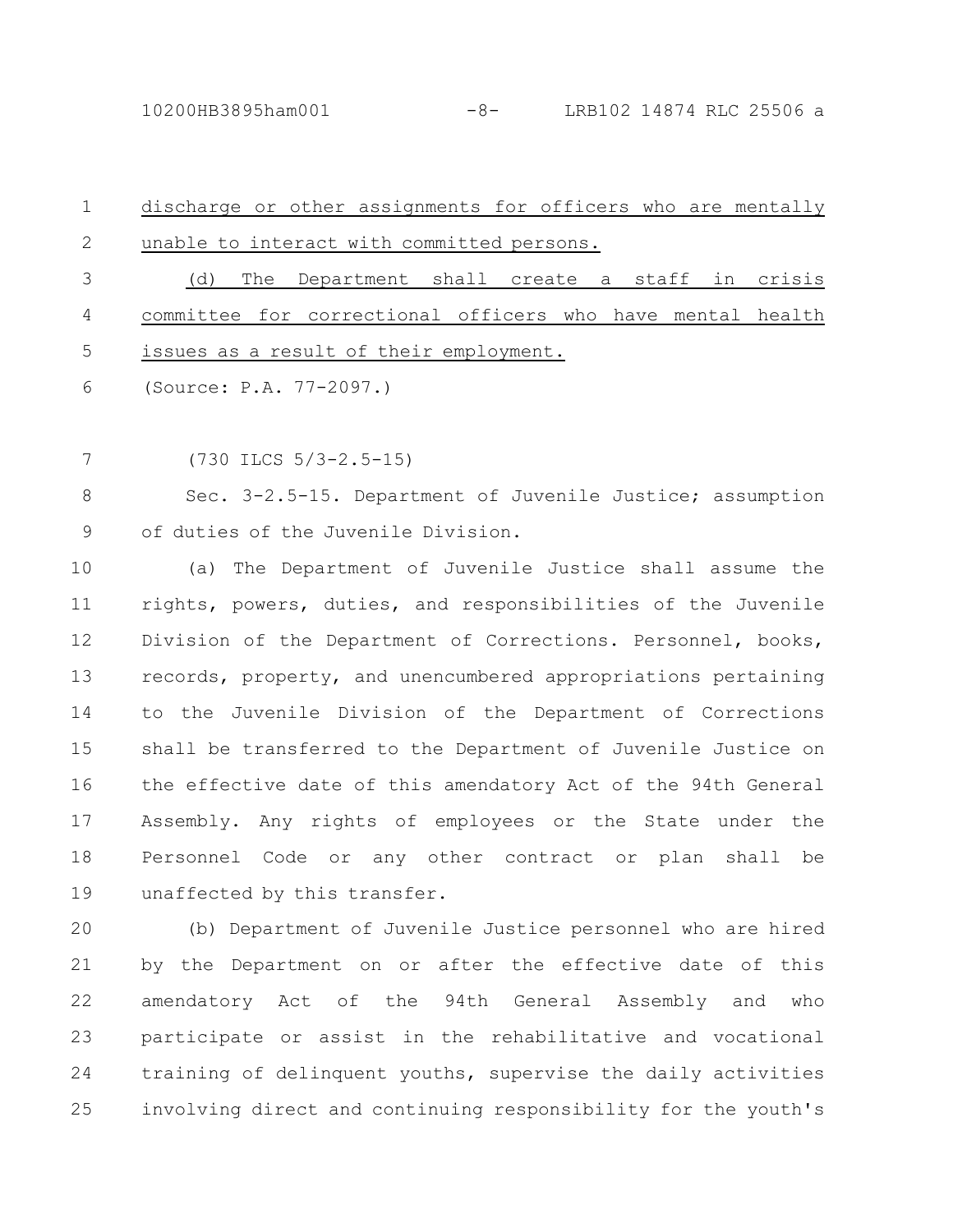10200HB3895ham001 -9- LRB102 14874 RLC 25506 a

security, welfare and development, or participate in the personal rehabilitation of delinquent youth by training, supervising, and assisting lower level personnel who perform these duties must be over the age of 21 and have any bachelor's or advanced degree from an accredited college or university. This requirement shall not apply to security, clerical, food service, and maintenance staff that do not have direct and regular contact with youth. The degree requirements specified in this subsection (b) are not required of persons who provide vocational training and who have adequate knowledge in the skill for which they are providing the vocational training. 1 2 3 4 5 6 7 8 9 10 11

(c) Subsection (b) of this Section does not apply to personnel transferred to the Department of Juvenile Justice on the effective date of this amendatory Act of the 94th General Assembly. 12 13 14 15

(d) The Department shall be under the direction of the Director of Juvenile Justice as provided in this Code. 16 17

(e) The Director shall organize divisions within the Department and shall assign functions, powers, duties, and personnel as required by law. The Director may create other divisions and may assign other functions, powers, duties, and personnel as may be necessary or desirable to carry out the functions and responsibilities vested by law in the Department. The Director may, with the approval of the Office of the Governor, assign to and share functions, powers, duties, and personnel with other State agencies such that 18 19 20 21 22 23 24 25 26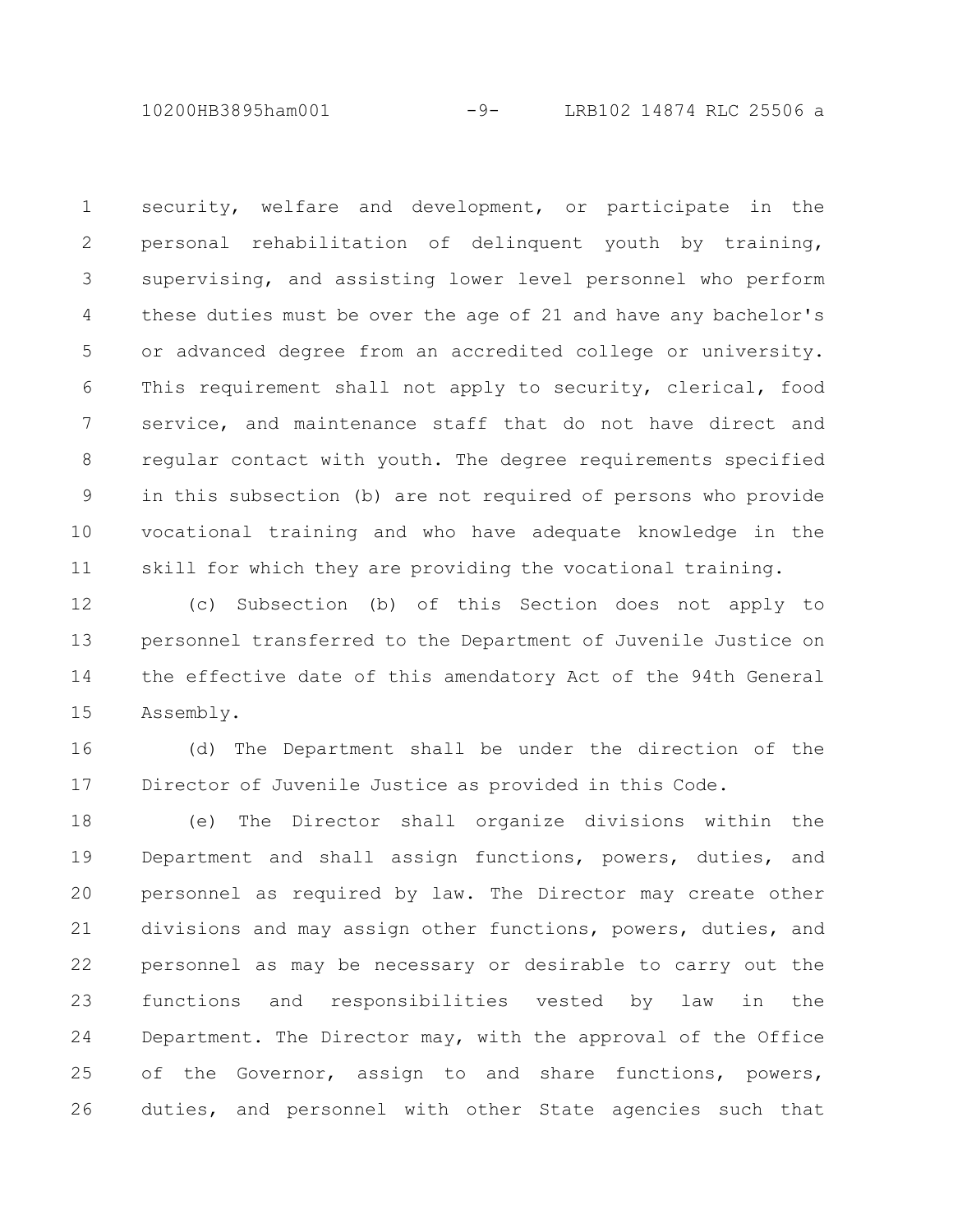10200HB3895ham001 -10- LRB102 14874 RLC 25506 a

administrative services and administrative facilities are provided by a shared administrative service center. Where possible, shared services which impact youth should be done with child-serving agencies. These administrative services may include, but are not limited to, all of the following functions: budgeting, accounting related functions, auditing, human resources, legal, procurement, training, data collection and analysis, information technology, internal investigations, intelligence, legislative services, emergency response capability, statewide transportation services, and general office support. 1 2 3 4 5 6 7 8 9 10 11

(f) The Department of Juvenile Justice may enter into intergovernmental cooperation agreements under which minors adjudicated delinquent and committed to the Department of Juvenile Justice may participate in county juvenile impact incarceration programs established under Section 3-6039 of the Counties Code. 12 13 14 15 16 17

(g) The Department of Juvenile Justice must comply with the ethnic and racial background data collection procedures provided in Section 4.5 of the Criminal Identification Act. 18 19 20

(h) The Department of Juvenile Justice shall require applicants for hiring as correctional officers to undergo mental health screenings and tests prior to their employment as correctional officers and upon their employment shall develop rules to monitor their interaction with committed persons and to provide for discharge or other assignments for 21 22 23 24 25 26